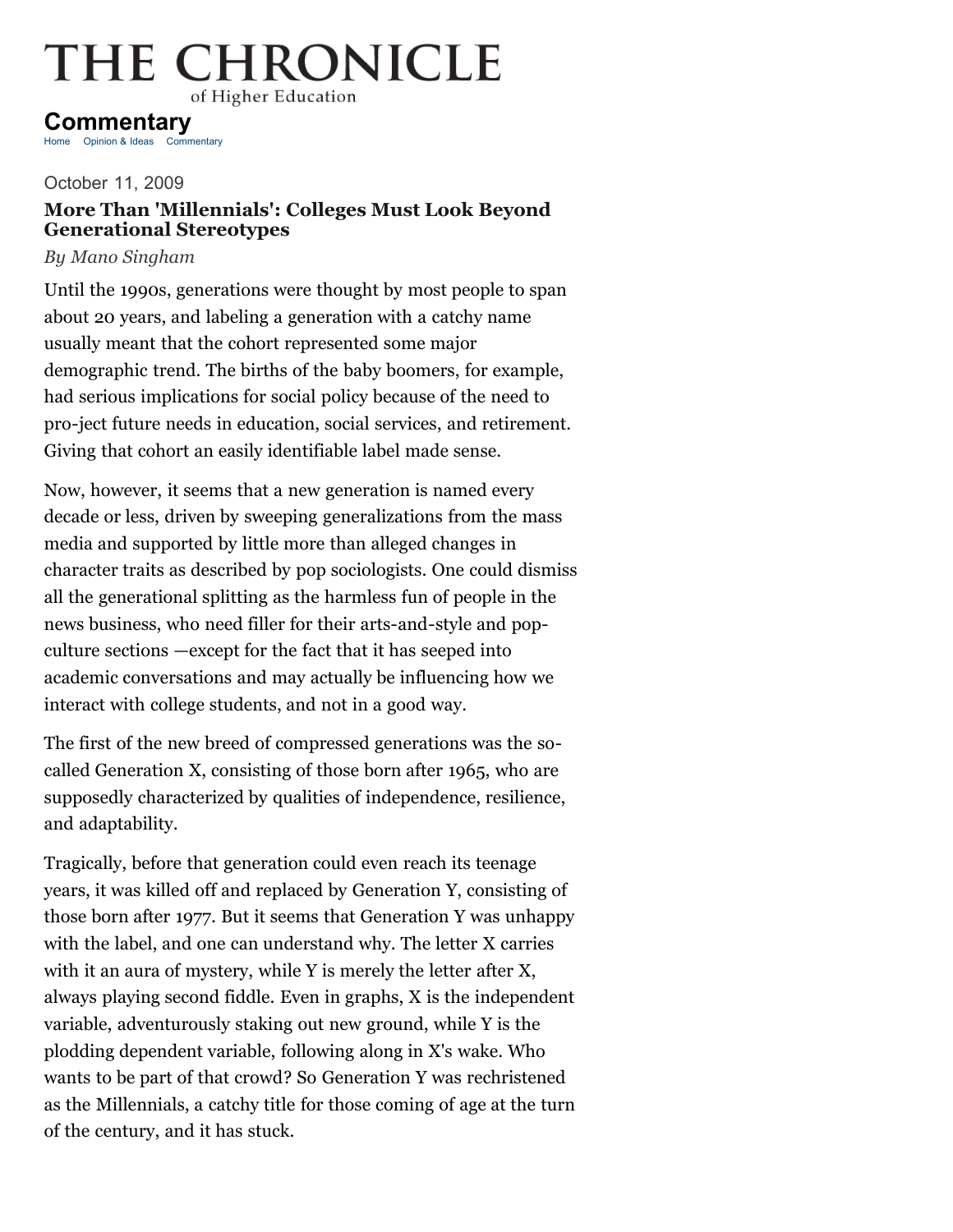And what do we know about these Millennials? A lot, it seems. Here's one description, from "Generation X and the Millennials: What You Need to Know About Mentoring the New Generations," by Diane Thielfoldt and Devon Scheef:

*The 75 million members of this generation are being raised at the most child-centric time in our history. Perhaps it's because of the showers of attention and high expectations from parents that they display a great deal of self-confidence. … Millennials are typically team-oriented, banding together to date and socialize. … They work well in groups, preferring this to individual endeavors. They're good multitaskers, having juggled sports, school, and social interests as children, so expect them to work hard. Millennials seem to expect structure in the workplace. They acknowledge and respect positions and titles, and want a relationship with their boss. … They are definitely in need of mentoring … and they'll respond well to the personal attention. Because they appreciate structure and stability, mentoring Millennials should be more formal, with set meetings and a more authoritative attitude on the mentor's part.*

Really? We seem to have those 75 million people pegged, don't we?

The Millennial label was so successful that we were loath to let it go, so that generation was allowed to grow into adulthood until 1998, when the news media decided that it was time for a new one. Generation Z was thus born, comprising those born from the midto late-1990s through the 2000s. Their arrival is now indelibly linked with the events of September 11, 2001, and Generation's Z's worldview is supposedly shaped by that one event.

But that's not all. With the source of generation labels shifting from demographics to character traits and the influence of significant contemporaneous events, we have now gone back in time and cut earlier generations into more finely grained slices that encompass smaller age cohorts. Generation Next consists of people born between 1982 and 1989 who, according to the Pew Research Center, "have grown up with personal computers, cellphones, and the Internet and are now taking their place in a world where the only constant is rapid change." The MTV Generation consists of those who occupy the space between Generation X and Generation Y. Even the venerable baby boomers have succumbed to this generational Balkanization, with those born between 1954 and 1965 being peeled off and given their own enigmatic label of Generation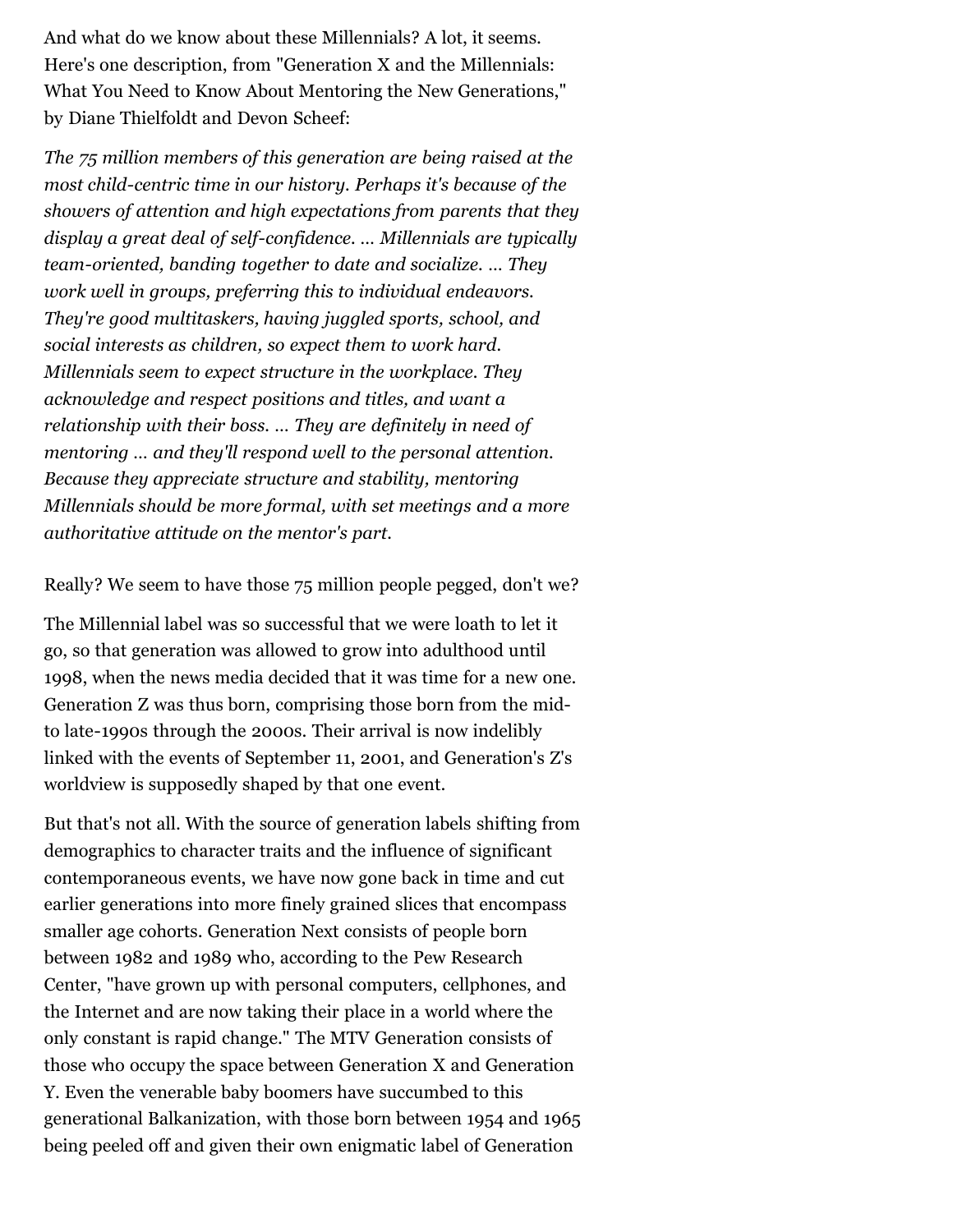Jones. Why? Because late boomers are presumed to have been too young to be deeply affected by the Vietnam War and Woodstock supposedly the cultural touchstones that shaped the worldview of early boomers.

I suspect that student-life and admissions administrators are the first to be influenced by such generational bandwagons. They have to deal with parents and with students' nonacademic lives, and thus must keep their antennae tuned to what is going in popular culture. From them these terms diffuse into general university conversation.

I attended a conference on college teaching recently and was amazed at how often generational stereotypes were brought up and used as a valid basis for dealing with students. All it took was one person dropping the word "Millennial" into the discussion, and the anecdotes started pouring out: The students who demand instant gratification, those who send repeated e-mail messages to their professors in the middle of the night and are annoyed when they don't get an immediate reply, those who expect professors to give them a wake-up call on field trips because that is what their parents did, those whose parents cling to them and intercede on their behalf, those who cling to their parents, those who confide intimate details about their lives that professors need not (and would rather not) know, those who demand to be told exactly what they need to do on assignments, and so on. Such stories seem to spring from an inexhaustible well. And the picture of the Millennials that emerges is that of a whiny, needy, instantgratification-seeking, grade-oriented bunch of students.

It should be borne in mind that those stories were not told by bitter, curmudgeonly, "you kids get off my lawn!"-type professors who hate being in the company of students and think that universities would be much better places if no pesky undergraduates were around to interrupt the day. The puzzle is that the people who attend such teaching conferences and make such comments are often some of the best and most caring teachers —the ones who are constantly trying to find ways to improve their teaching and reach more students.

The willingness of such professors to accept generational stereotypes stands in stark contrast to their sensitivity when it comes to gender and ethnic stereotypes. During one session on identifying and dealing with classroom incivilities, a couple of professors ventured the suggestion that what students considered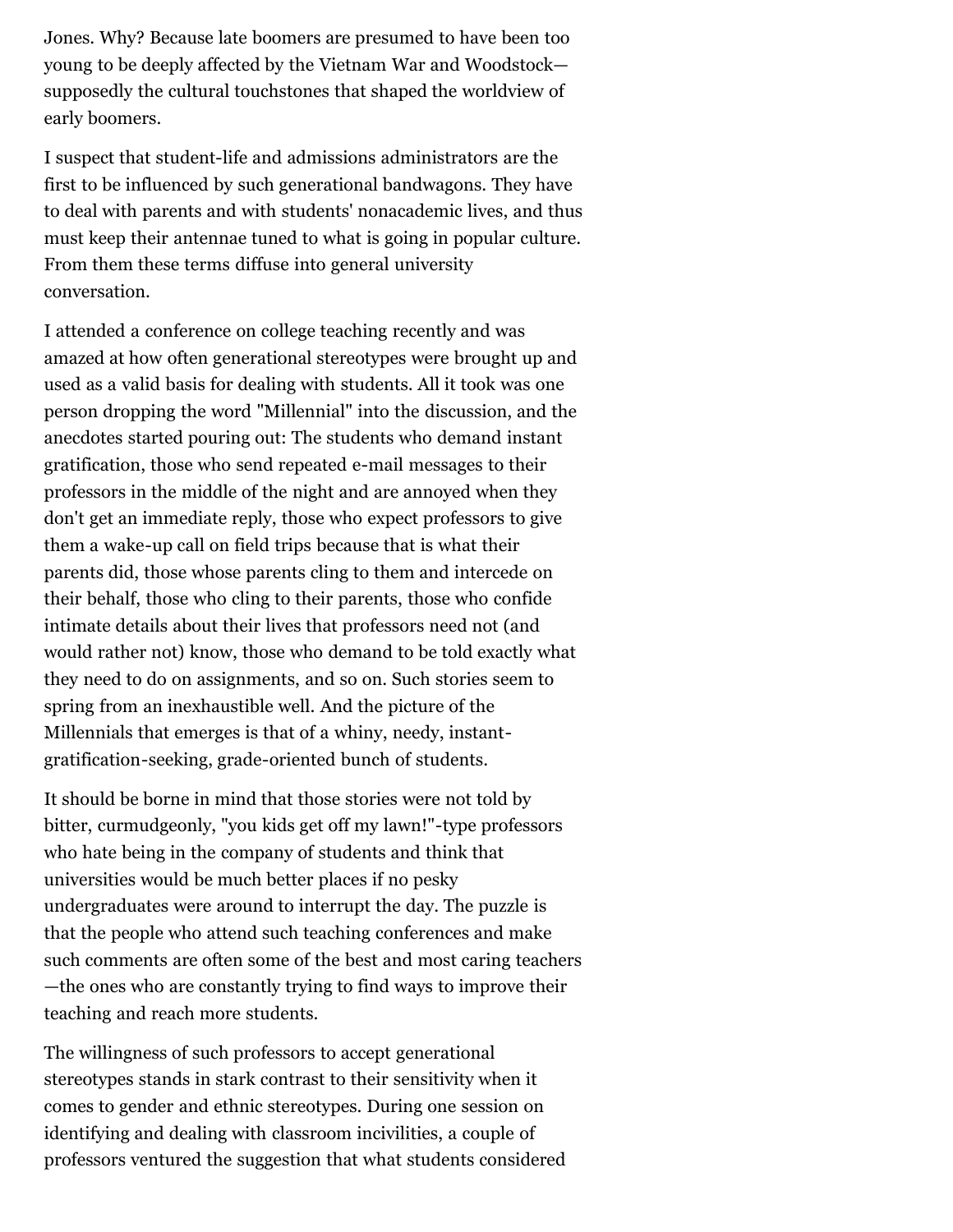incivil may depend on their culture: that Korean students may unwittingly commit plagiarism because they believe that citing sources is an insult to their professor; that Saudi Arabian students like to negotiate grades with their professors because they come from a bargaining culture; that Latin American students think that something is cheating only if you get caught. There was immediate pushback from other professors that such generalizations are not valid—and are in fact harmful, because they prevent us from seeing the individuality in students. Generalizations about the Millennials, however, went unchallenged.

Why are we in academe so accepting of media-driven constructs like the ever-multiplying generation labels? Paradoxically, it may be because we want to help students. Thoughtful academics are problem solvers, and when dealing with disengaged students, giving the problem a label gives one the sense that one understands it and can set about dealing with it.

But generational stereotypes are of no value for professors—and not because they are entirely false. After all, stereotypes are usually based on some reality. But even if different populations exhibit, on average, their own distinct traits, large populations like nations and generations include so many deviations from the norm that stereotypes are of little use in predicting the traits that any given person is likely to display.

It would be silly to argue that student behavior hasn't changed over time. But what we are observing may not be a result of new traits emerging, but rather old traits manifesting themselves in novel forms because of changes in external conditions. Maybe parents have not become more clingy or students more psychologically dependent on them. Perhaps the truth is simply that college has become vastly more complicated and difficult to navigate, with its explosion of majors, minors, and other programs—not to mention the byzantine rules for financial aid—so perhaps some parents have felt obliged to step in more than they might have in earlier generations to act on their children's behalf.

Similarly, we have always had students who were uninhibited, socially awkward, or needed instant gratification. But now e-mail and Facebook enable them to display those qualities in ways they couldn't before—such as by expecting immediate responses to midnight queries or revealing personal information online they should keep to themselves.